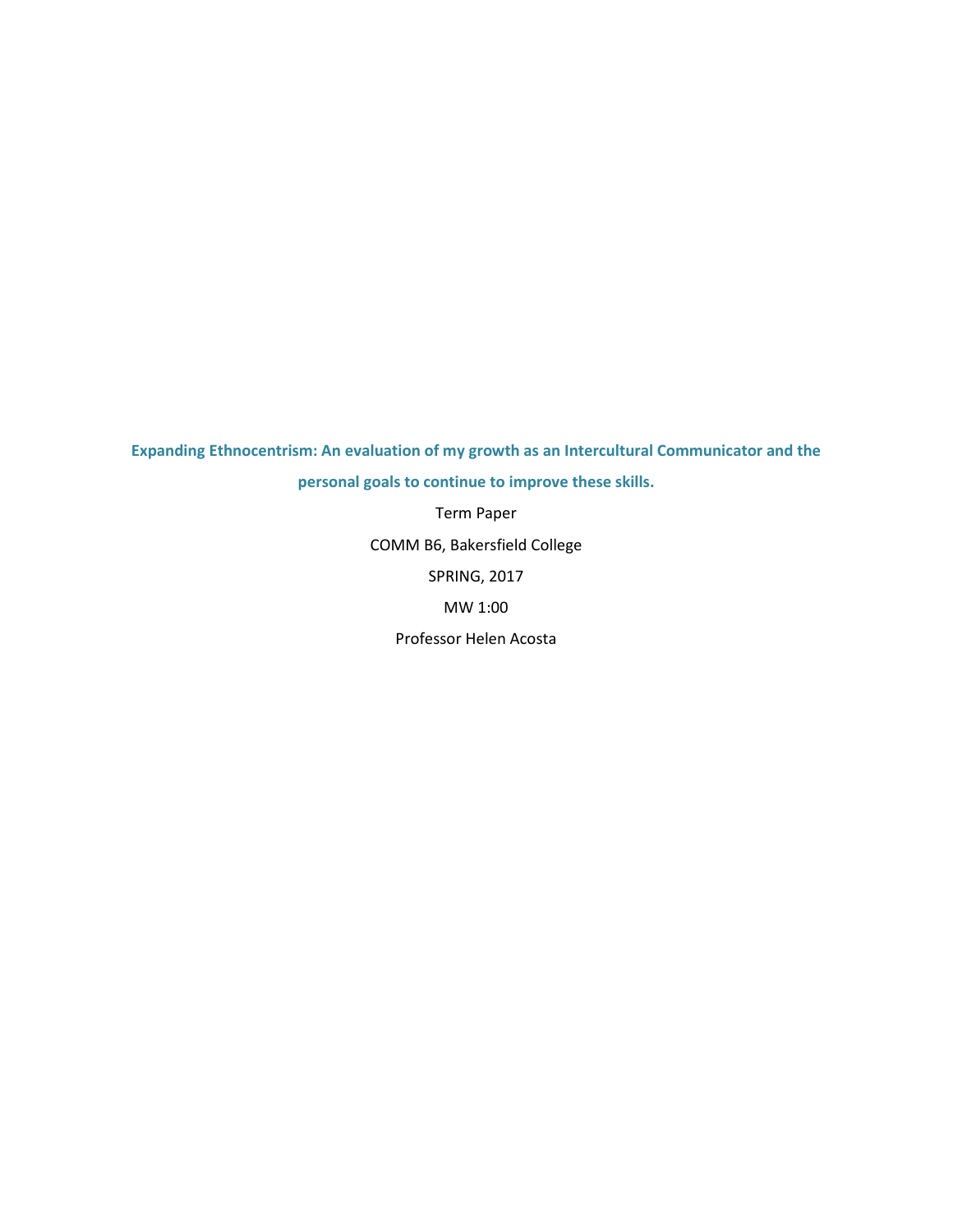#### Introduction

When I enrolled into Intercultural Communication, I was under the impression that we would be learning about how to communicate with different cultures. Although this was a portion of the class, I came to find that I not only learned about different cultures, but I also improved specific personal skills in my life such as self awareness, exploration, and emotional resilience. During the first few weeks of school, we had to talk about our co-cultures and while I was listening to other classmates speak, I gained a sense of self awareness because I realized that everyone in the class has their own individual experiences that you can not see from just looking at them. People shared co cultures from being a part of the LGBTQ to being a part of a sports team. This inspired me to know more about others not only in this class, but in my regular everyday life.

On the Bennett Scale, my lowest score was Integration. My score was low in this area because I do not fully integrate these skills into everyday actions. I believe that the Bennett scales levels are very important ranging from denial to integration. I would like to reach integration in all aspects of my life experiences with different cultures because I think it is important for other people to feel comfortable and safe around me and vise versa. I would like to continue to learn and become more educated about different types of people and continuously see other peoples perspectives on life.

My intercultural communication skills have improved immensely through self awareness, exploration, and emotional resilience from learning about different cultures and meeting people from different walks of life which as given me a broad understanding of different cultures.

#### Self Awareness

Self awareness is the level to which you are continuously learning about yourself through personal strengths, weaknesses, interpersonal style, and behavioral tendencies. (IES REPORT) My grasp of this skill was basically nonexistent at the beginning of the semester. Throughout the semester, my self awareness skills have improved due to the different activities we completed such as the 3 writing skills. I was able to see my self awareness through my paper and the differences between myself and others. The IES Report then showed how my skills have improved.

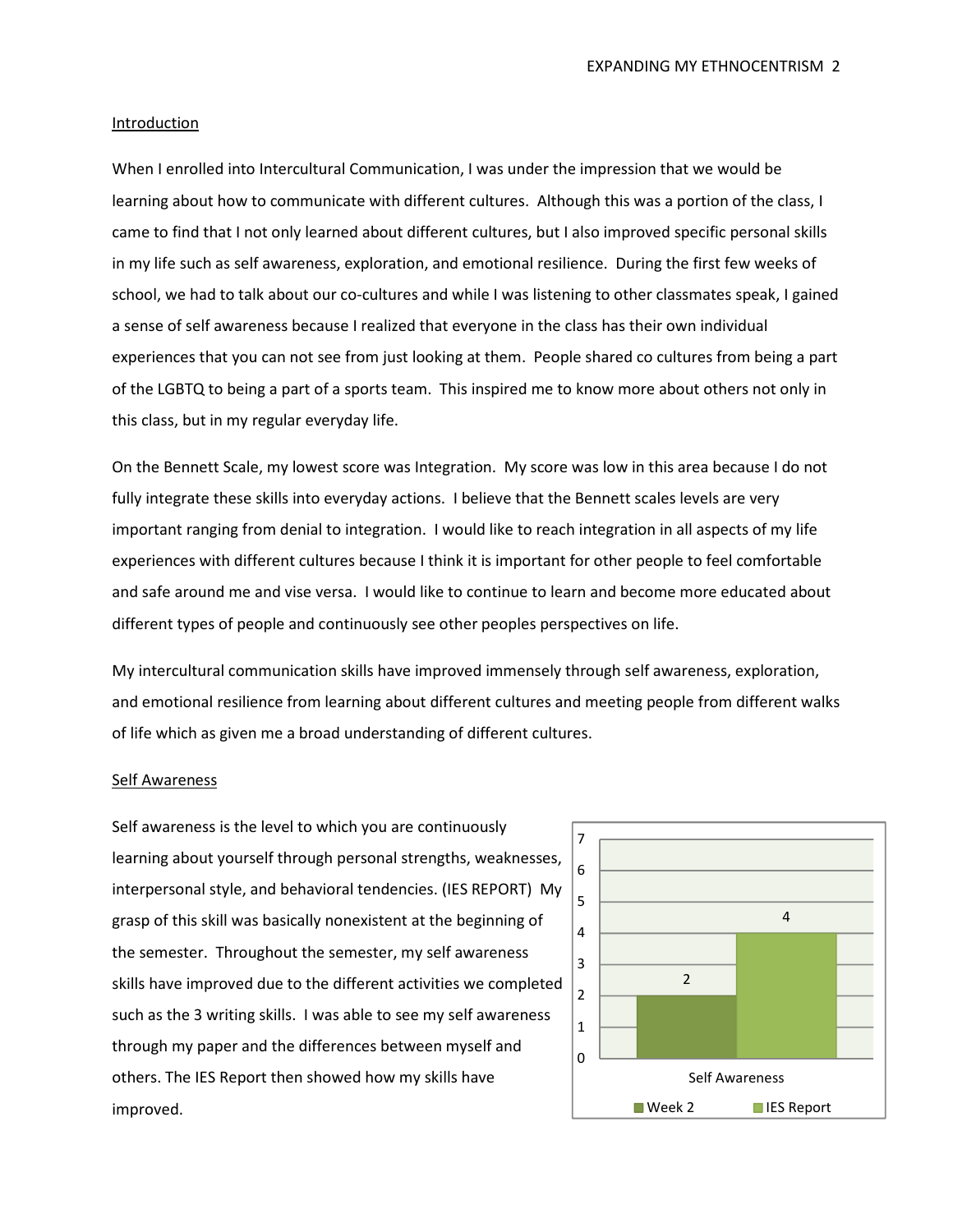I estimated my Self Awareness level at a 2. Going back to my three writing samples at the beginning of the semester, I said things that show I did not have a great sense of self awareness. "I would never have thought that being female is a minority identity as about half the people in this world are female. Males and females are similar in so many ways." I realize now that there are many reasons for females to be a minority identity and I didn't have the self awareness to realize that.

My self awareness score is one of the highest scores of all of my Intercultural Effectiveness Scores. "I have excellent communication skills and have displayed them in many ways throughout my life especially in high school. I was rally commissioner my junior year and it improved my communication skills tremendously. I am best at pragmatics because I am usually with the social norms of a conversation and know when and what I should say." (CH 6 JOURNAL) I stated this on my Chapter 6 GRTEP Journal and it shows that I was aware of my conversation skills.

In the future, I would like to have the highest level of self awareness because I believe that it is very important to be aware of your personal strengths and values in your life.I would specifically like to improve my skills of self awareness through my weaknesses. It is hard to point out your own weaknesses because this is not something that you like to point out about yourself.

As an intercultural communicator, my development of self awareness has gone from about a score of 2 to a score of 4. My development has improved in many areas and I am now invested in my personal growth and try to reflect on my life and try to improve even more.

# **Exploration**

Exploration can be seen in many ways. It is the act of actively exploring different cultures by looking at their social norms, ideas, and values and the desire to learn new things about them. It is when you are actively learning about another culture. (IES REPORT) At the beginning of the semester, I had no exploration skills. I was not interested in learning about other cultures and had a habit of keeping with my habits and not doing new things.





consider myself to be open to people who are different than me. Many of my friends are very similar to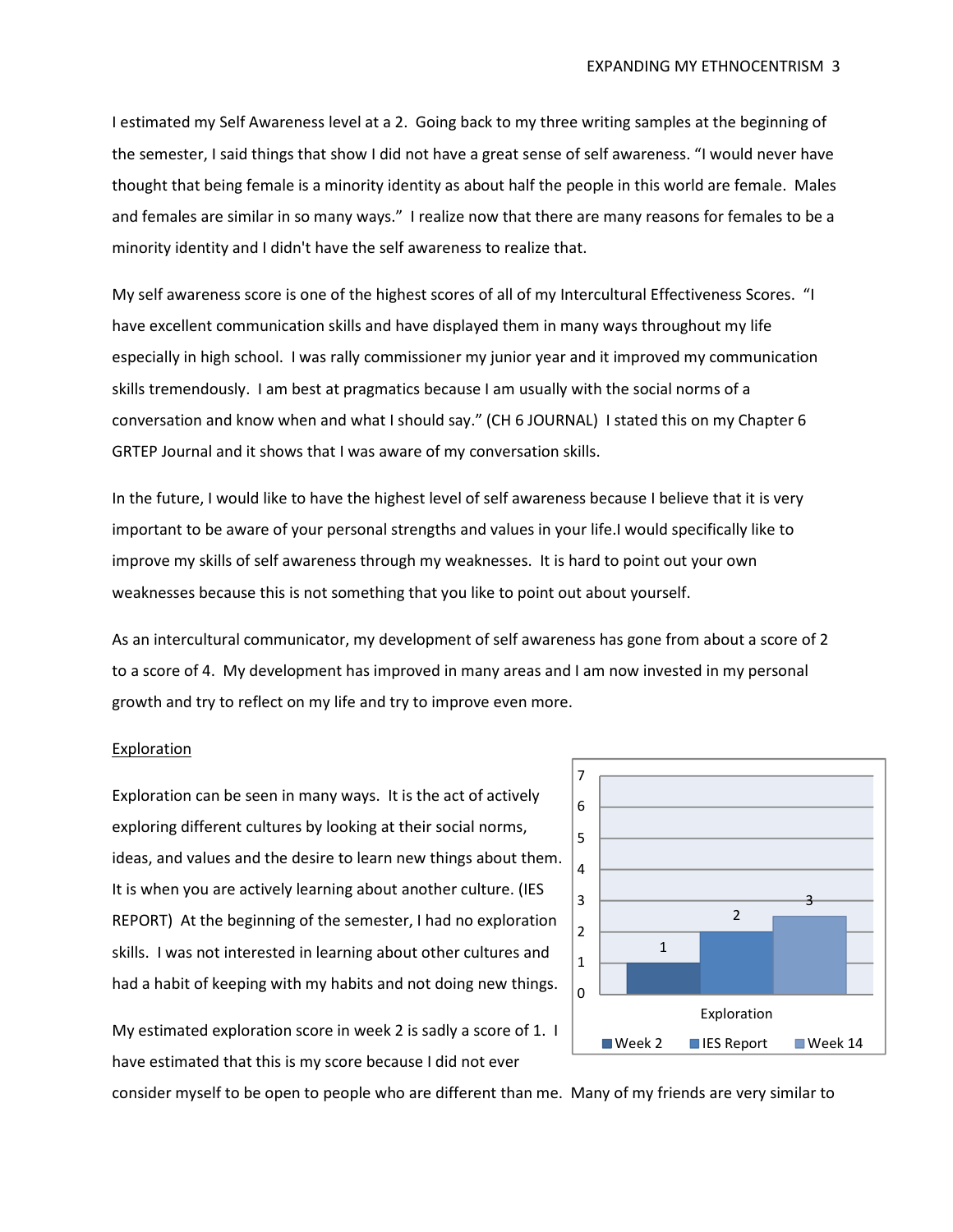me and I was never seeking out new experiences and meeting new people with different cultural backgrounds. "I think that this advice is good because when you are visiting a different country or even around another culture it is important to act the way they act in that area." This shows my low score of exploration because at the time I was only thinking about my world view, not others and I knew the importance of exploration but was not taking any action.

My exploration score from the IES report disappointed me because I thought that I had grown in my exploration since the beginning of the semester. I have come to find that this process takes time and my score will only improve from here. "It is better because it tells us why and your world is how it works and the basic facts of the world. Culture is a reaction to nature." (CH 3 ACT 2). I think this shows that I have more exploration than I did before and I will continue to seek out new experiences and learn about new cultures.

My estimated score at the end of week 14 has moved to a 2.5 I believe that I have not taken any extreme actions to improve my exploration score, but I have made a commitment to myself to do things to improve my exploration skills. I gave myself an extra .5 because I believe that making the decision to expand my exploration is the first step to growing stronger in my experiences with exploration.

The one specific goal for my future development of the Exploration Skill Set is to become open to new situations. I think that once I am open to new situations the rest will come along with it.

As an intercultural communicator, the area of exploration for me has been a difficult one. I was raised in Bakersfield and have been around the same people my whole life so I never had the chance to explore new cultures. I realize now that that is not an excuse and I have tried to improve these skill sets. In all, my score has improved by about 1.5 and I plan to continue to improve this by actively making decisions to explore new places and meet new people.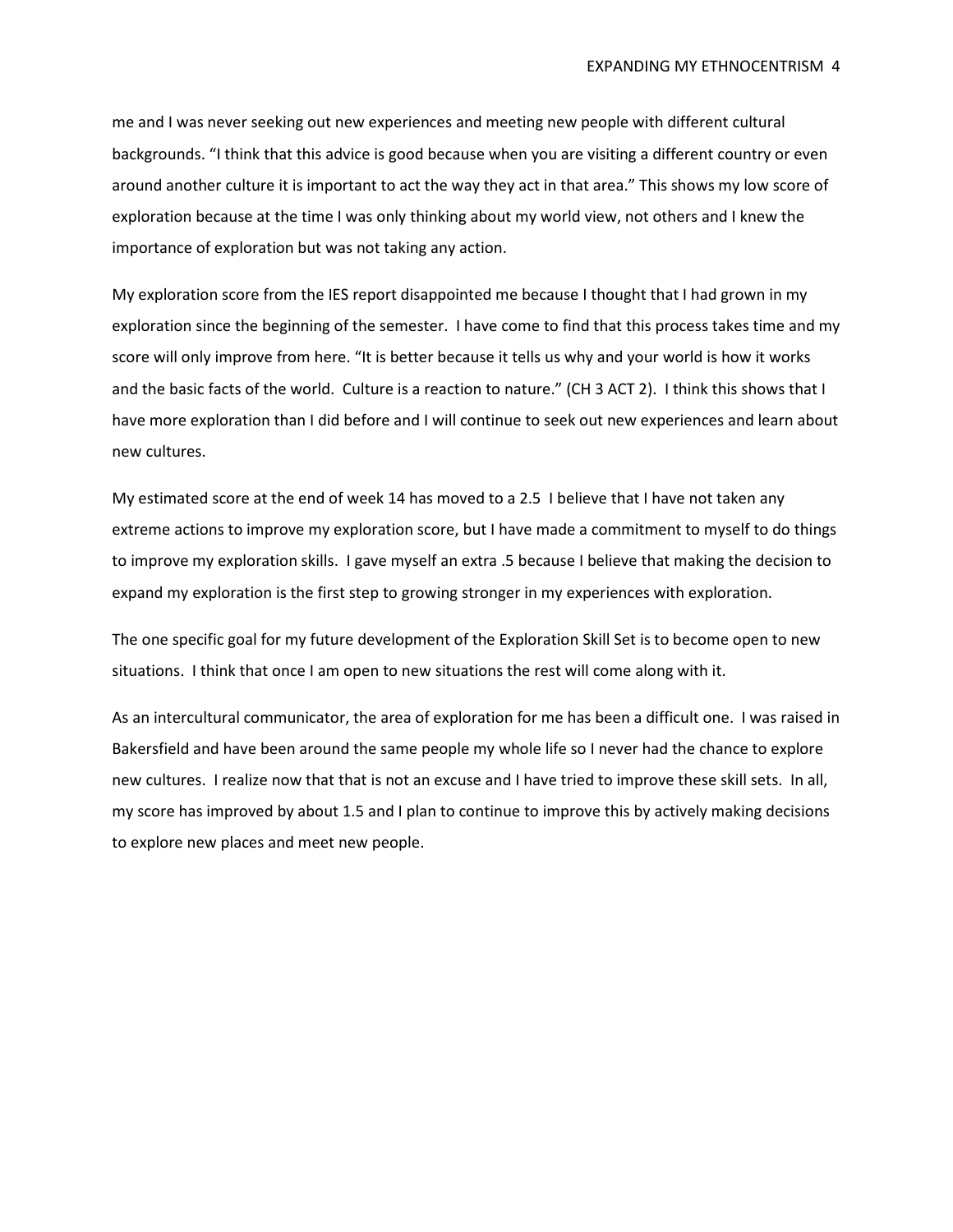### Global Mindset

Global Mindset is the level to which you are interested in learning about people in other cultures. This can be through research or real life interactions. (IES Report). My grasp of the skill set in the beginning of the semester was extremely low. I enjoy reading about other countries on the internet, but that was the only skill that I had of all of the factors in a Global Mindset.



My estimated global mindset score at the beginning of the semester is a 1. I believe this is my score estimate because of my writing in chapter 8, "I think that when they said you've got some

work to do, that shows true to me. I do need to work on my emotional intelligence and that showed in the quiz. That using an empathy training tool will help me. Just because I am not able to read someones face from a picture does not necessarily mean that I can not emphasize with them. I think that I might try to feel what others are feeling when they are telling me a story of some sort. I usually do not think about what other people will feel like when I say something. Sometimes what I would like to say just comes out of my mouth." (CH 8 ACT) This shows my low global mindset score because I have a low global mindset.

My IES report showed my score as a 1.5. This is because I did not show any signs of having a global mindset. "When I was taking communications- public speaking, the first speech we had was on how to do something. I decided to do it on how to be a gymnastics coach. I was very proud of myself and my speech because most people do not know how to be a gymnastics coach." (CH 9 Journal) This shows my global mindset because I only was thinking about myself and not others experiences.

At the end of the 14th week I believe that improved my global mindset slightly by taking an action to research about other cultures to get a better understanding of their views.

At one point in my life, I would like to travel the world. With that being said, I will need to improve my global mindset in order to have a successful time doing so. I plan to improve this by exposing myself to other cultures.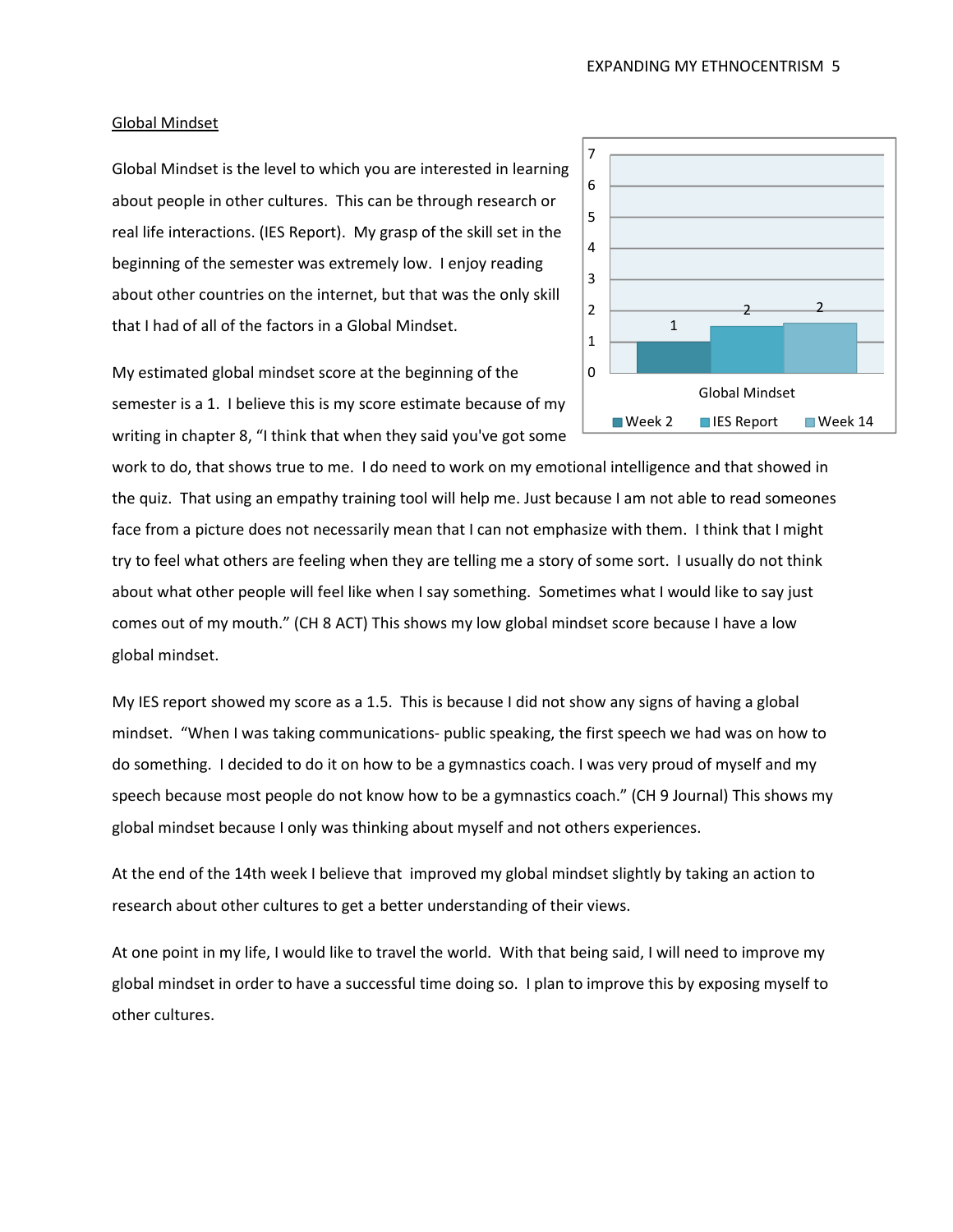My proactive learning skills for a Global Mindset have not increased by very much this semester. I believe that my global mindset is not at a decline and will only increase as I grow and move away for college after BC.

#### Relationship Interest

Relationship Interest is initiating and maintaining relationships with people who are a part of different cultures than you and also includes your ability and need to develop relationships with people from other cultures and walks of life. (IES Report). At the beginning of the semester, my relationship interest was at a 2.5. I have had a few friends through out my life that were from different cultures and it was fun to hear about their life experiences. One of my friends was born in India and moved here is Freshman year and it was awesome to hear about his time adapting to such a different culture.

My estimated relationship score from the beginning of the semester is a 1.5. I believe that I had somewhat of an understanding of relationship even though my skill score was not very high. "I do know that atheist means that you believe in no God and most often don't have spiritual or philosophical beliefs. I understand that if you are atheist that does not make you a horrible person, as God has created us all in hopes of us living a good life." (3 Writing Samples). I wrote this in the beginning of the semester and I believe that it shows that i had a low level of relationship development because I had not even considered being friends with someone who was of the atheist belief.



From the IES report I had a score of 3.5 or Relationship Interest. I believe this is an accurate score because I do not necessarily make a big effort to initiate new relationships with people from other cultures and beliefs, but I am willing to make a friend that is of another culture or belief. ""

I believe that improving my relationship development should be an easy task because I have motivation to do so. It is important to develop relationships with different types of people. I would like to have a score of at least 6 by this time next year.

As an intercultural communicator, I have grown in the area of relational interest. I have grown because I learned about the different ways you can develop in a relationship. I have realized that you should not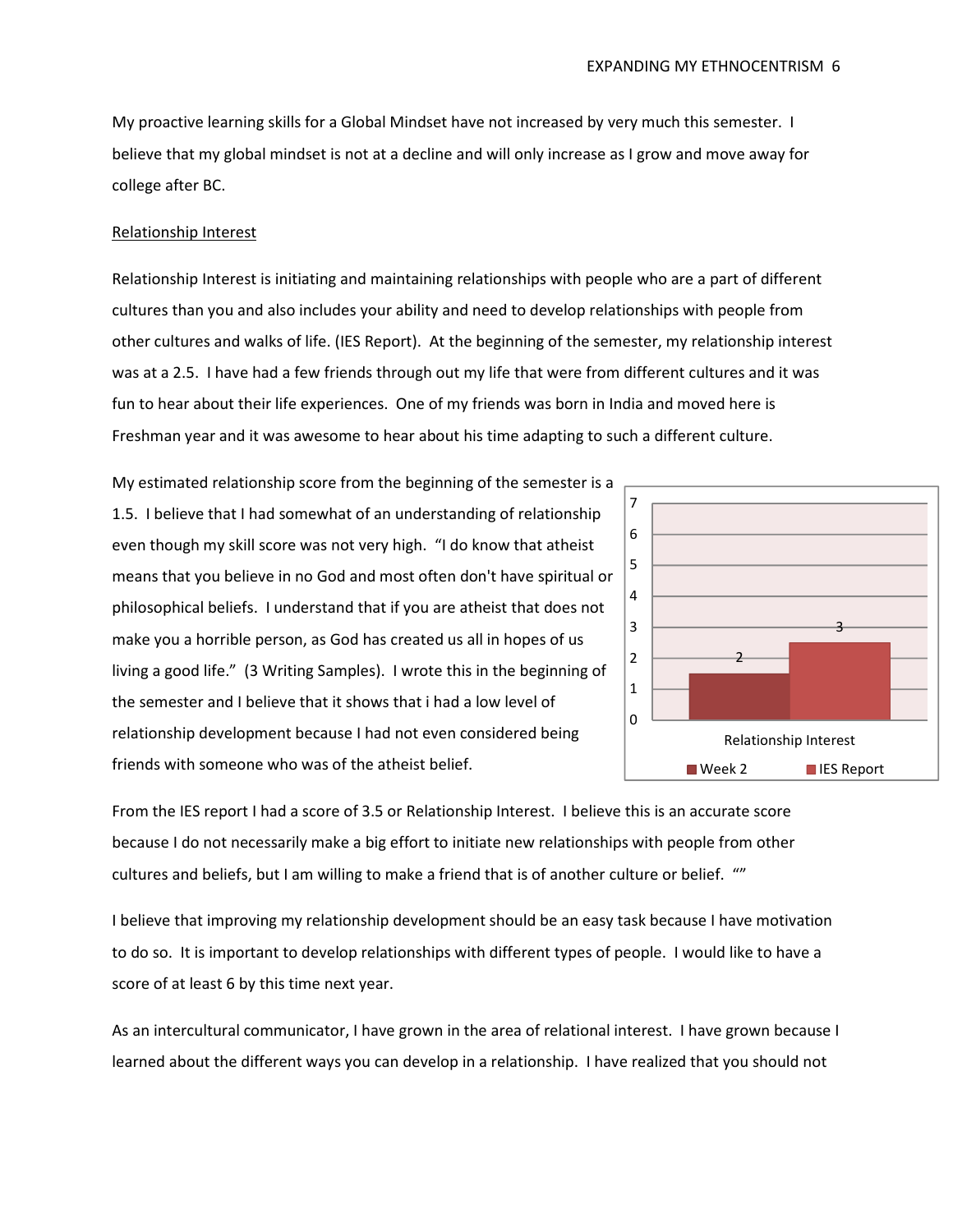always judge a book by its cover and thats the same with people. People should not assume and that is a reason why I was previously having trouble with Relational Interest.

# Positive Regard

Positive Regard is having natural trust for people and assume that they are good people and generally hardworking. (IES Report). At the beginning of the semester I had a moderate level of positive regard because I usually try to look for the good in people. I like to think that everyone is a good person but this is not always the case for me



My estimated positive regard score in week 2 is a moderate score of 3. I tried my best to look for the positive side to people but sometimes this can be a difficult task. I think that I used to

only have positive regard for people who looked like they were nice people. If someone did not look nice I would not assume that they were a good person and have positive regard. "I understand that if you are atheist that does not make you a horrible person, as God has created us all in hopes of us living a good life." This shows my score of positive regard.

My IES report showed a score of 4. Although I did not make it out of the moderate section, I still found this to be a personal success. "Mythology and stories have huge impacts on our behaviors and perceptions. With out these experiences in our life we would each be very different people." (CH 3 Activity) This shows the validity of this score.

Positive Regard is something that I struggle with, but I have made huge improvements throughout my life. I would like to improve my positive regard enough to reach the high level section. I plan to improve my score by at least 2 points.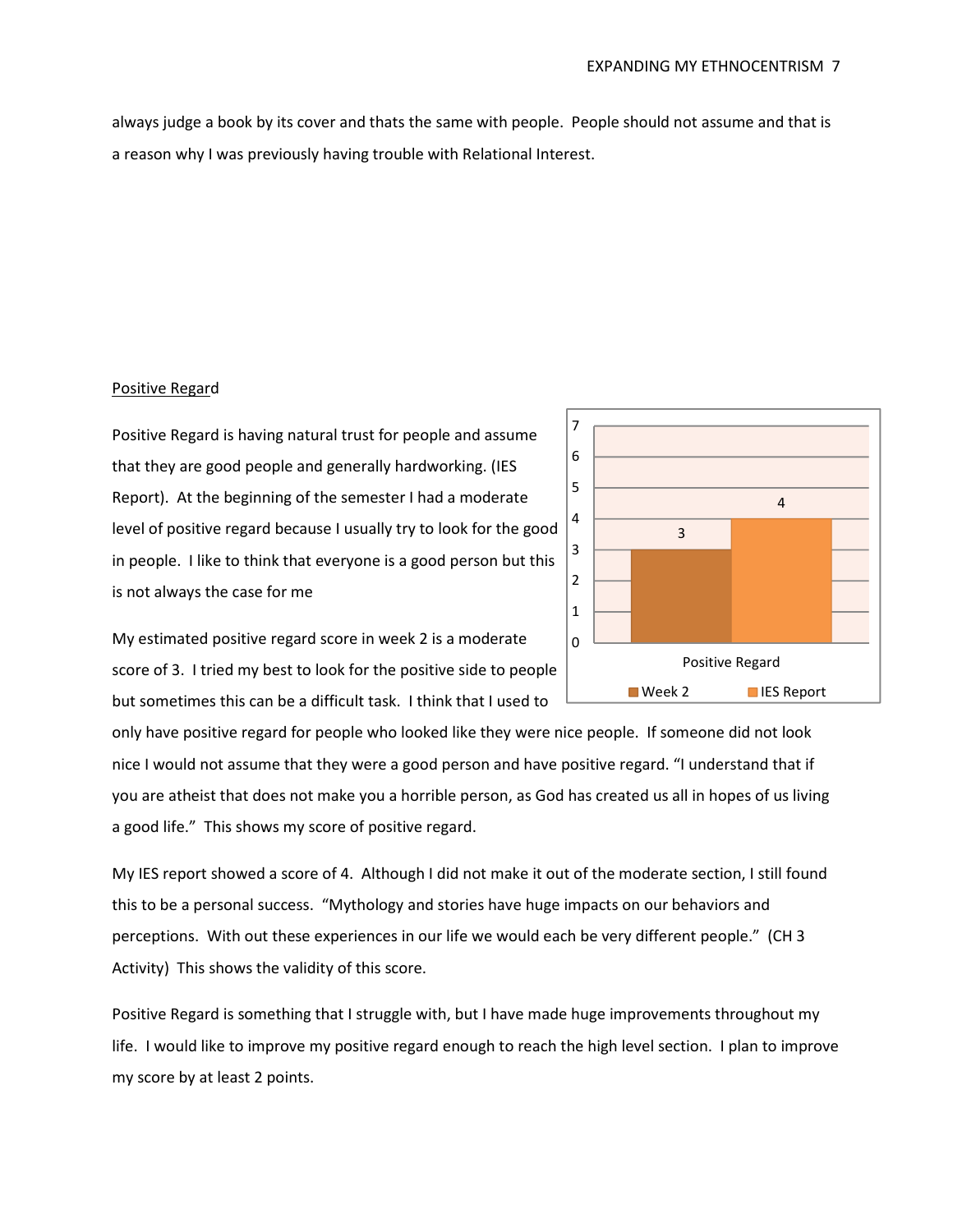As an intercultural communicator, the development of my positive regard has improved greatly and I can not wait to improve even more. Positive regard is not a simple task to master. I have automatic judgments about people and I would like to change the way I think about these things and improve my positive regard greatly.

# Emotional Resilience

Emotional Resilience is the capacity of ones emotional strength and stability and the ability to deal with experiences that are emotionally draining. Being able to deal with this and still have the ability to deal with other factors such as relationships and daily interactions are a vital part of emotional resilience. (IES Report). At the beginning of the semester, my grasp of this concept was pretty strong but it has definitely developed even through the semester.



My estimated Emotional Resilience score in the second week of

the semester was a 4. I have always been good at staying strong emotionally so I think that I have a moderate score. "Society makes it seem like males are above females, but in my opinion.. we are all the same and it does not bother me that people think that." (3 Writing Samples). When I said this in my 3 writing samples, I think that it shows that I have moderately strong emotional resilience because this does not bother me.

My Emotional Resilience score on the IES report is a 5. Throughout this semester, I have increased the depth of my Emotional Resilience by one point. "I do not like conflict and feel that it can be discouraging and ruin friendships if it is not dealt with correctly and appropriately. I think that there are positive views on conflict as well but I do not necessarily agree with them. Some of these positive views are true such as the fact that conflict can resolve issues that you might have with a person." (Ch 7 Act). This shows validity of the score because it shows that I avoid conflict.

My goal for the future development of my Emotional Resilience is to reach a high level of a 6 or 7 and to be able cope even better with challenging emotional situations. I hope that through my improvement, I am able to learn about other cultures and maintain stable relationships with them.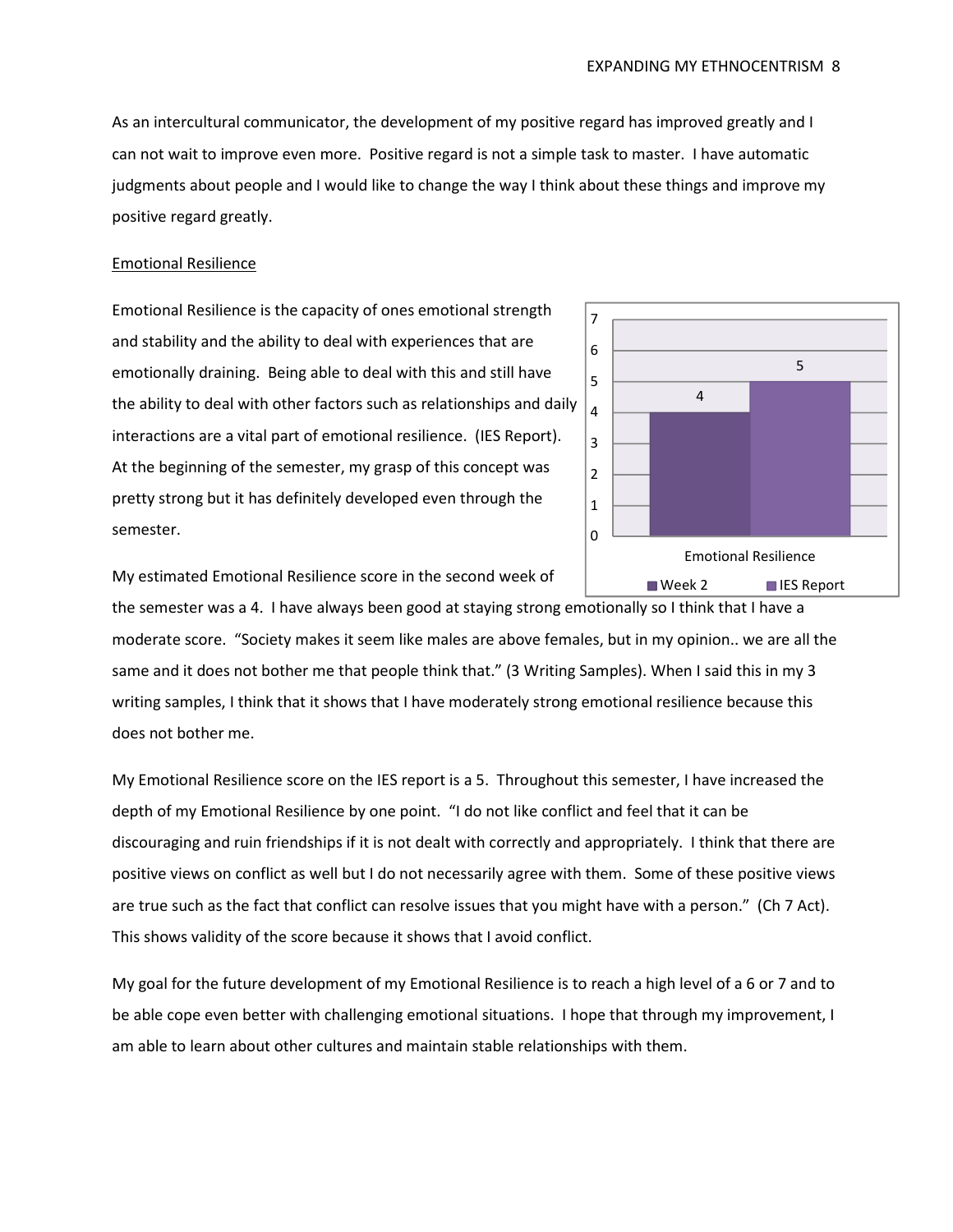As an Intercultural communicator, the development as an emotional resilience has helped me with all of the skills that I have been working on developing even further. In summary, my emotional resilience has improved through out the course of this class and I believe that it will continue to develop.

# Conclusion



Over the course of the semester, there has been many factors that have played into my development as an intercultural communicator. I am proud of my growth throughout the class especially in the area of self awareness and emotional resilience.

The top 2 goals that I have for my personal growth in the various skills on the IES skill sets are exploration and a global mindset. I hope that I improve in these skills because they are not only my lowest scores, but I believe that they are extremely important to have these skills developed as an intercultural communicator. It will be very beneficial to my life if I have high scores in all of these areas, but I am mostly concerned with my exploration and global mindset skills.